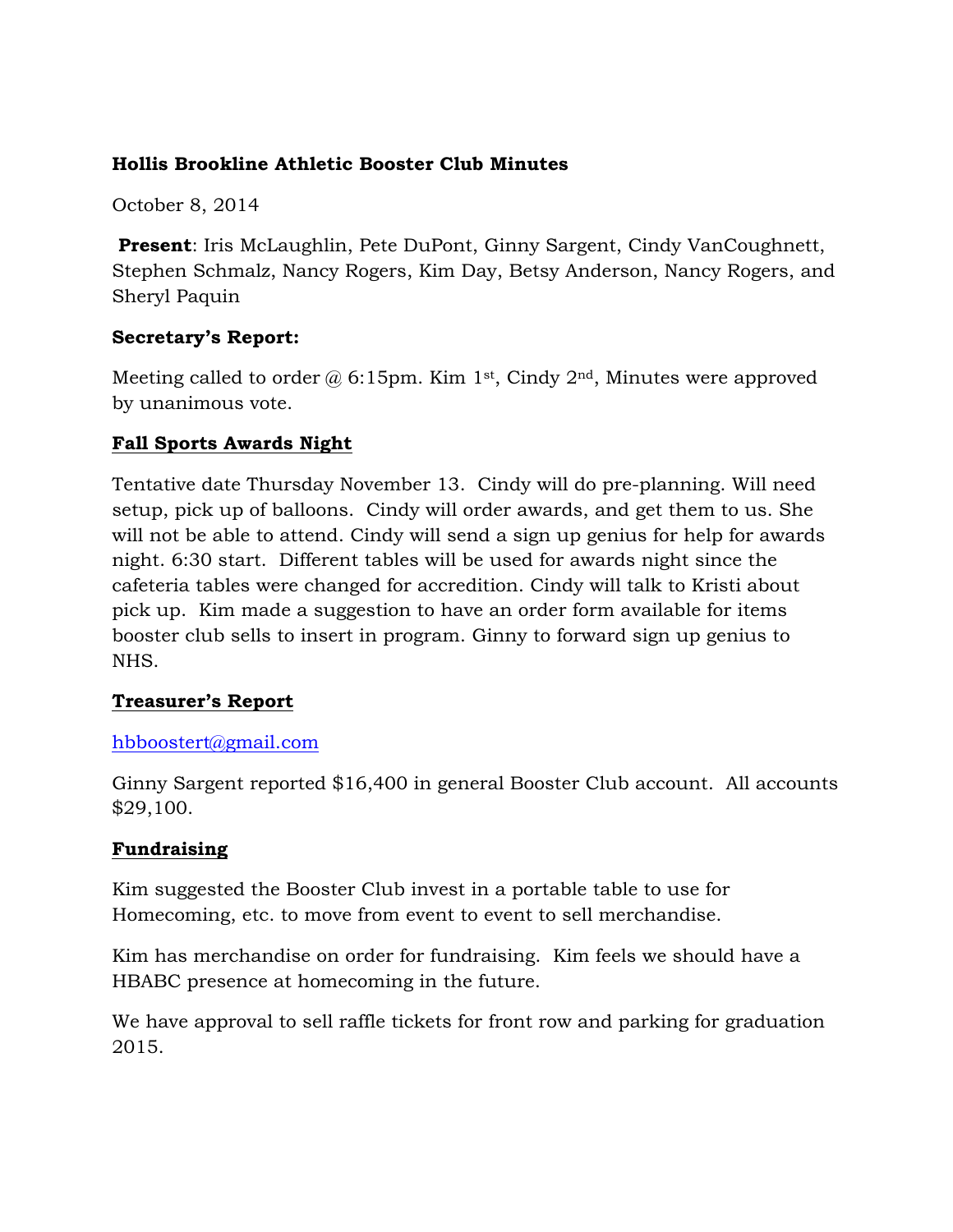No Bruins tickets available from Kim's source this year. A suggestion was made to buy tickets on Stub Hub, and raffle. Pete Dupont made a motion, Steve Schmalz 2nd to purchase two Bruins tickets with a limit on price of \$260 for Booster Club to sell. \$5 each or 5 tickets for \$20.

## **Recruitment**

Need to make sure all folks who attend meetings emails are added to agenda list for reminders.

Betsy will help put together a list to get parent volunteers to help with future efforts.

#### **Golf Cart**

An email was received by the Booster Club regarding use of cart for trash pick up. The Booster Club feels that there are issues with hygene, wear/tear, dirt, debris. Board strongly feels that the cart was purchased with booster club funds, for the athletic trainer. Kim Day made a motion to advise Athletic Director that the Booster Club is not in favor. Nancy Rogers seconded. Unanimous decision against use, and Booster Club will follow up with email reasons.

## **Trainer Athletic Table**

Kim had been helping Erin find a training table. They have found one, and are waiting for Erin to purchase table now. Maximum \$500

#### **Trainer Ice Machine**

Eric Horton checking trays for machine. Cindy VanCoughnett will follow up with Eric on options for Ice Machine

## **Golf Outing**

Tom Whalen and Pete Dupont to co-chair for 2015

## **Requests for Donations**

#### **Ice Rink Donation**

\$3500 quote to convert tennis courts at Nichols Field to ice rink in winter.